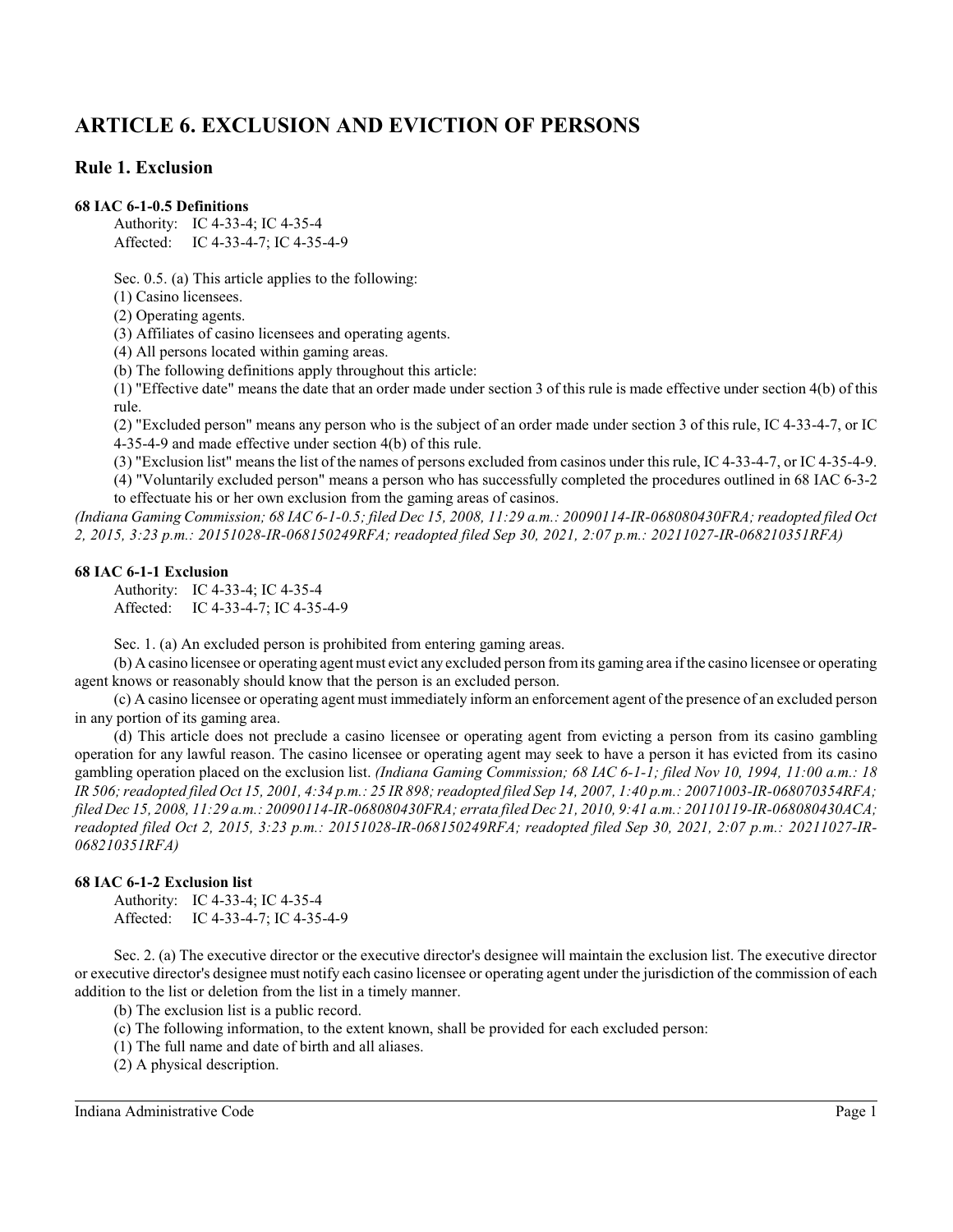(3) The effective date the person's name was placed on the exclusion list.

(4) A photograph, if available.

(5) The person's occupation and current home and business address.

(6) The date that the person's exclusion expires, if any.

(7) Such other information deemed necessary by the executive director to facilitate identification of the person placed on the exclusion list.

*(Indiana Gaming Commission; 68 IAC 6-1-2; filed Nov 10, 1994, 11:00 a.m.: 18 IR 506; readopted filed Oct 15, 2001, 4:34 p.m.: 25 IR 898; readopted filed Sep 14, 2007, 1:40 p.m.: 20071003-IR-068070354RFA; filed Dec 15, 2008, 11:29 a.m.: 20090114-IR-068080430FRA; readopted filed Oct 2, 2015, 3:23 p.m.: 20151028-IR-068150249RFA; readopted filed Sep 30, 2021, 2:07 p.m.: 20211027-IR-068210351RFA)*

### **68 IAC 6-1-3 Placement on the exclusion list**

Authority: IC 4-33-4; IC 4-35-4 Affected: IC 4-33-4-7; IC 4-35-4-9

Sec. 3. If there are facts and circumstances sufficient to cause a prudent person to believe that a person:

(1) has been convicted of a felony in any jurisdiction of:

(A) any crime of moral turpitude; or

(B) a crime involving gaming;

(2) violated or conspired to violate either the Act or this title;

(3) performed any act or had a notorious or unsavory reputation that would adversely affect public confidence and trust in gaming; or

(4) is included on any valid and current exclusion list of another jurisdiction in the United States;

the executive director may order that the person be placed on the exclusion list. *(Indiana Gaming Commission; 68 IAC 6-1-3; filed Nov 10, 1994, 11:00 a.m.: 18 IR 506; readopted filed Oct 15, 2001, 4:34 p.m.: 25 IR 898; readopted filed Sep 14, 2007, 1:40 p.m.: 20071003-IR-068070354RFA; filed Dec 15, 2008, 11:29 a.m.: 20090114-IR-068080430FRA; readopted filed Oct 2, 2015, 3:23 p.m.: 20151028-IR-068150249RFA; readopted filed Sep 30, 2021, 2:07 p.m.: 20211027-IR-068210351RFA)*

# **68 IAC 6-1-4 Notice of exclusion; petition for hearing**

Authority: IC 4-33-4; IC 4-35-4

Affected: IC 4-21.5-3-1; IC 4-33-4-7; IC 4-35-4-9

Sec. 4. (a) Upon a determination that a person should be excluded under section 3 of this rule, IC 4-33-4-7, or IC 4-35-4-9, the executive director or the executive director's designee must serve notice as described in IC 4-21.5-3-1, of the order of exclusion on the excluded person. The notice must include the following:

(1) The name of the excluded person.

(2) The nature and scope of the circumstances or reasons that the person should be placed on the exclusion list.

(3) The duration of the exclusion.

(4) A brief explanation of the available procedures and the time limit for seeking administrative review of the order.

(5) An explanation of the civil penalty proceedings to which the excluded person may be subject under 68 IAC 13-2 if the excluded person violates the exclusion.

(b) An order of the executive director under section 3 of this rule:

(1) is effective fifteen (15) days after the date the notice of exclusion was served; and

(2) remains effective pending any hearing or judicial review.

(c) A person subject to an order of exclusion may petition the commission for a hearing under 68 IAC 7. Any petition for a hearing must be made within fifteen (15) days from the date the notice of exclusion was served. If the excluded person does not petition for a hearing within fifteen (15) days from the date of service of the notice of exclusion, the executive director's order of exclusion is a final order.

(d) If the notice of exclusion provides for a temporary exclusion, the executive director or the executive director's designee shall set the term of the temporary exclusion. A temporary exclusion must be at least twelve (12) months in duration. *(Indiana*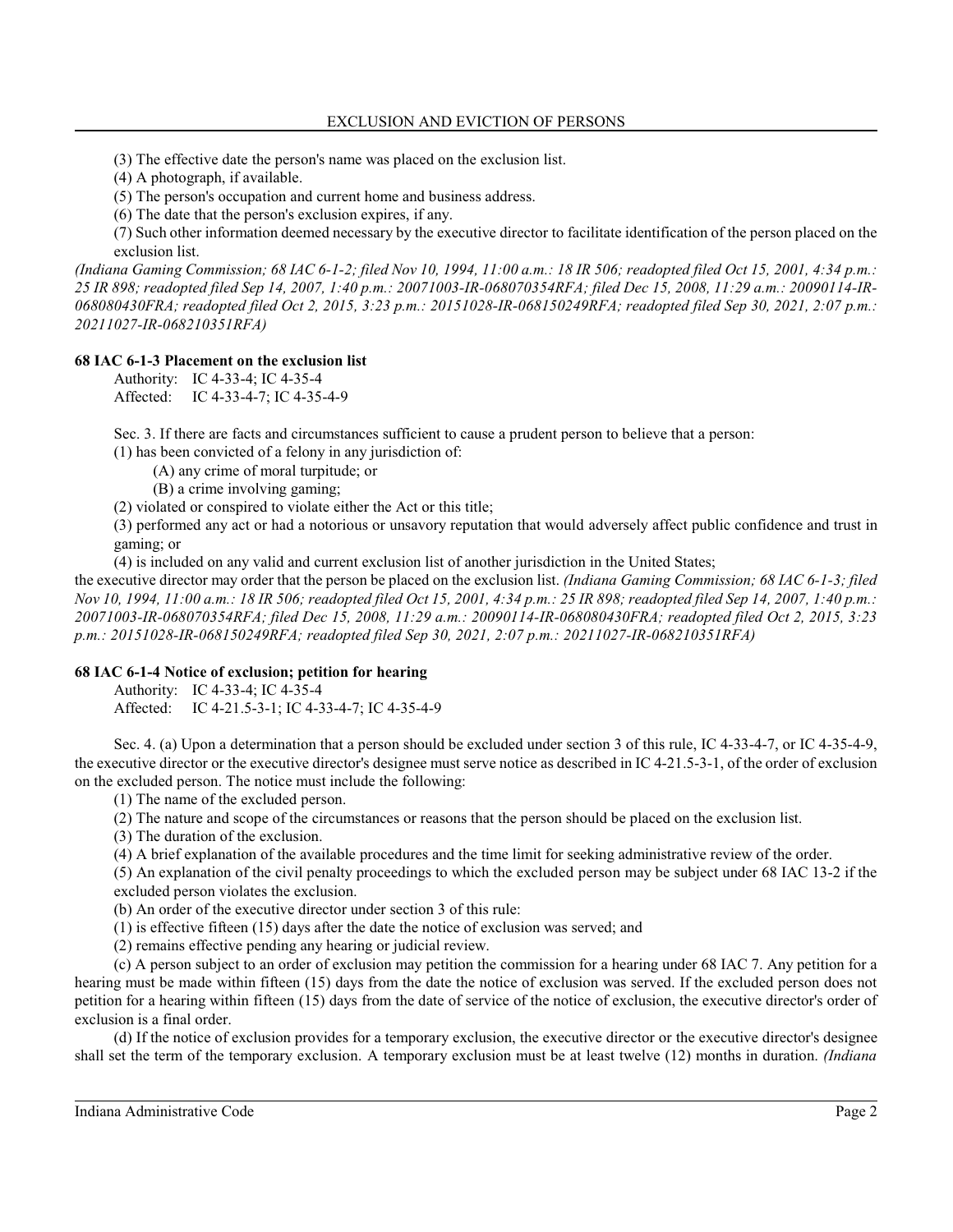*Gaming Commission; 68 IAC 6-1-4; filed Nov 10, 1994, 11:00 a.m.: 18 IR 507; readopted filed Oct 15, 2001, 4:34 p.m.: 25 IR 898; readopted filed Sep 14, 2007, 1:40 p.m.: 20071003-IR-068070354RFA; filed Dec 15, 2008, 11:29 a.m.: 20090114-IR-068080430FRA; readopted filed Oct 2, 2015, 3:23 p.m.: 20151028-IR-068150249RFA; readopted filed Sep 30, 2021, 2:07 p.m.: 20211027-IR-068210351RFA)*

# **68 IAC 6-1-4.5 Violation of exclusion**

Authority: IC 4-33-4; IC 4-35-4 Affected: IC 4-33-4-7; IC 4-35-4-9

Sec. 4.5. (a) An excluded person violates his or her exclusion by entering a gaming area.

(b) The commission or executive director may assess a civil penalty under 68 IAC 13-2 against any excluded person who violates his or her exclusion.

(c) Nothing in this article infringes upon the right of a casino licensee or operating agent to contact the pertinent law enforcement agency regarding criminal trespass by an excluded person. *(Indiana Gaming Commission; 68 IAC 6-1-4.5; filed Dec 15, 2008, 11:29 a.m.: 20090114-IR-068080430FRA; readopted filed Oct 2, 2015, 3:23 p.m.: 20151028-IR-068150249RFA; readopted filed Sep 30, 2021, 2:07 p.m.: 20211027-IR-068210351RFA)*

# **68 IAC 6-1-5 Petition for removal from exclusion list**

Authority: IC 4-33-4; IC 4-35-4 Affected: IC 4-33-4-7; IC 4-35-4-9

Sec. 5. (a) Any excluded person may petition the commission, in writing, and request that his or her name be removed from the exclusion list.

(b) The petition must:

(1) be addressed to the executive director;

(2) state with specificity facts believed by the petitioner to constitute evidence for removal of his or her name from the exclusion list; and

(3) include the signature of the person requesting removal fromthe exclusion list indicating acknowledgement of the following statement: "I certify, under the penalty of perjury, that the information that I have provided is true, complete, and correct to the best of my knowledge and belief.".

(c) The executive director or the executive director's designee may:

(1) deny the petition;

(2) reject the petition; or

(3) designate the petition for review.

(d) The executive director or the executive director's designee must deny a petition if it is submitted prior to the expiration of three (3) years from the effective date or from the conclusion of any hearing, appeal, or prior petition for removal associated with placement on the list, whichever occurs later.

(e) The executive director or the executive director's designee may reject a petition for removal from the exclusion list if:

(1) the petition fails to comply with any of the requirements of subsection (a) or (b); or

(2) the facts contained in the petition are the same or substantially the same facts that the petitioner set forth in a petition for hearing under 68 IAC 7-1 or a prior petition for removal from the exclusion list.

(f) An excluded person whose petition for removal from the exclusion list has been rejected but not denied may cure the cause of the rejection, if possible, and resubmit the cured petition for removal at any time following the rejection as long as the excluded person is in compliance with all other applicable requirements under this article.

(g) Apetitioner may not withdrawa request for removal fromthe exclusion list without leave of the executive director. *(Indiana Gaming Commission;* 68 *IAC 6-1-5; filed Nov 10, 1994, 11:00 a.m.: 18 IR 507; readopted filed Oct 15, 2001, 4:34 p.m.: 25 IR 898; readopted filed Sep 14, 2007, 1:40 p.m.: 20071003-IR-068070354RFA; filed Dec 15, 2008, 11:29 a.m.: 20090114-IR-068080430FRA; readopted filed Oct 2, 2015, 3:23 p.m.: 20151028-IR-068150249RFA; readopted filed Sep 30, 2021, 2:07 p.m.: 20211027-IR-068210351RFA)*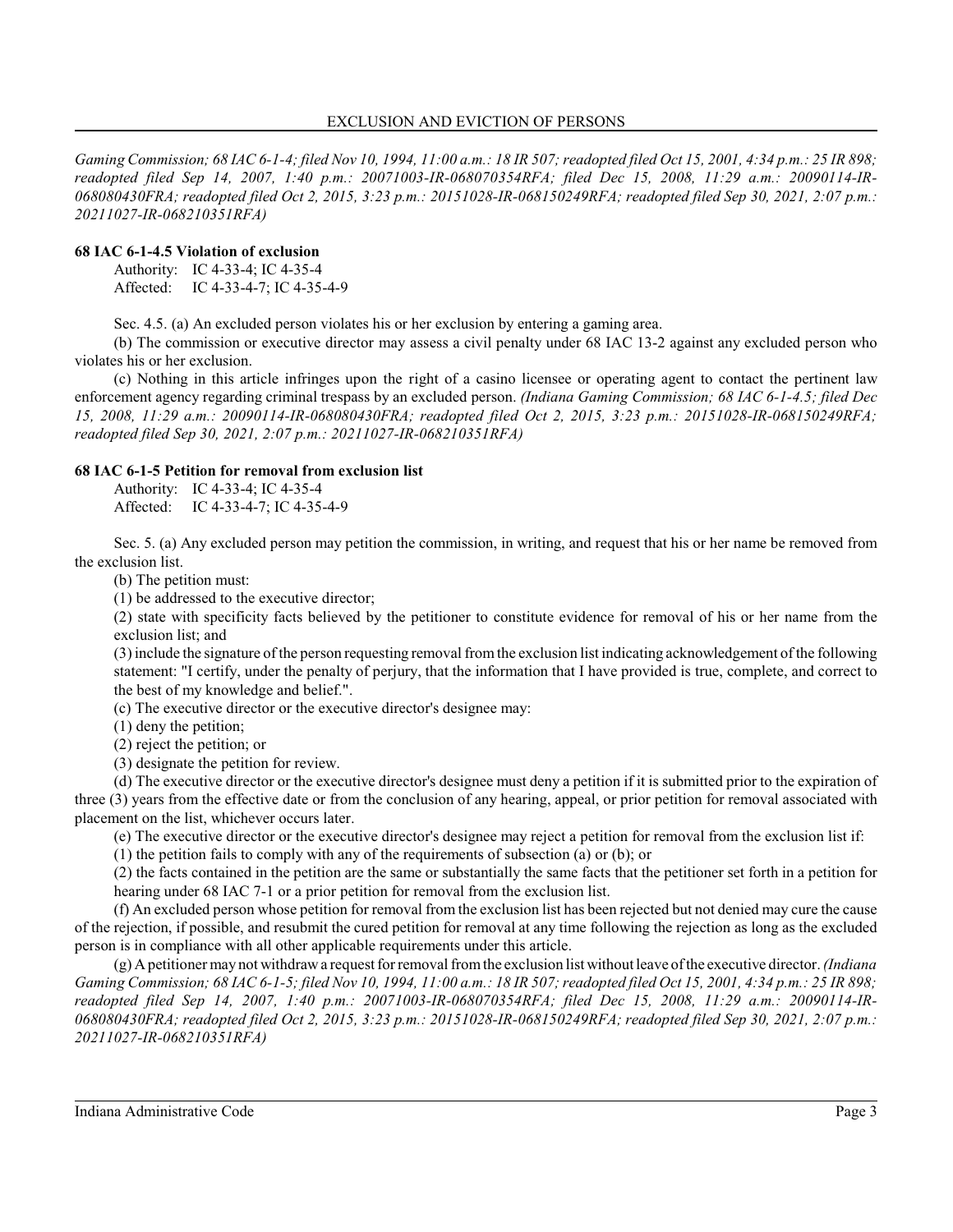#### **68 IAC 6-1-6 Review of a petition for removal from the exclusion list**

Authority: IC 4-33-4; IC 4-35-4 Affected: IC 4-33-4-7; IC 4-35-4-9

Sec. 6. (a) Upon designating a petition for a review proceeding, the executive director must assign one (1) person to serve as review officer to conduct the review. The executive director, deputy director, and commission employees who are attorneys are eligible to serve as review officers.

(b) The review officer must schedule the review proceeding to occur no later than ninety (90) days from the receipt of the request for removal. The review officer must notify the petitioner in writing of the date, time, and place at which the review proceeding will be conducted.

(c) The review officer may grant continuances upon a showing of good cause. *(Indiana Gaming Commission; 68 IAC 6-1-6; filed Dec 15, 2008, 11:29 a.m.: 20090114-IR-068080430FRA; readopted filed Oct 2, 2015, 3:23 p.m.: 20151028-IR-068150249RFA; readopted filed Sep 30, 2021, 2:07 p.m.: 20211027-IR-068210351RFA)*

#### **68 IAC 6-1-7 Appearances; service**

Authority: IC 4-33-4; IC 4-35-4 Affected: IC 4-33-4-7; IC 4-35-4-9

Sec. 7. A petitioner may represent himself or herself or be represented by an attorney or representative who is in compliance with 68 IAC 1-6. *(Indiana Gaming Commission; 68 IAC 6-1-7; filed Dec 15, 2008, 11:29 a.m.: 20090114-IR-068080430FRA; readopted filed Oct 2, 2015, 3:23 p.m.: 20151028-IR-068150249RFA; readopted filed Sep 30, 2021, 2:07 p.m.: 20211027-IR-068210351RFA)*

#### **68 IAC 6-1-8 Discovery**

Authority: IC 4-33-4; IC 4-35-4 Affected: IC 4-33-4-7; IC 4-35-4-9

Sec. 8. The petitioner must provide the review officer with the following information at least fifteen (15) days before the date of the review:

(1) The name and address of any witness who may be called to testify on behalf of the petitioner.

(2) All documents or other evidence, whether or not in the possession and control of the petitioner, that the petitioner reasonably expects will be necessary to introduce at the review proceeding.

*(Indiana Gaming Commission; 68 IAC 6-1-8; filed Dec 15, 2008, 11:29 a.m.: 20090114-IR-068080430FRA; readopted filed Oct 2, 2015, 3:23 p.m.: 20151028-IR-068150249RFA; readopted filed Sep 30, 2021, 2:07 p.m.: 20211027-IR-068210351RFA)*

#### **68 IAC 6-1-9 Review proceedings**

Authority: IC 4-33-4; IC 4-35-4 Affected: IC 4-33-4-7; IC 4-35-4-9

Sec. 9. (a) The burden of proof is at all times upon the petitioner. The petitioner has the affirmative responsibility of establishing that he or she is eligible for removal from the exclusion list.

(b) Any testimony must be given under oath or affirmation.

(c) The petitioner may present his or her case. The review officer may question:

(1) witnesses called by the petitioner; and

(2) the petitioner;

based on the testimony and evidence presented by the petitioner and the information gathered by the commission.

(d) At the discretion of the review officer, the petitioner may present a closing argument. The review officer may restrict the length of the closing argument. *(Indiana Gaming Commission; 68 IAC 6-1-9; filed Dec 15, 2008, 11:29 a.m.: 20090114-IR-068080430FRA; readopted filed Oct 2, 2015, 3:23 p.m.: 20151028-IR-068150249RFA; readopted filed Sep 30, 2021, 2:07 p.m.: 20211027-IR-068210351RFA)*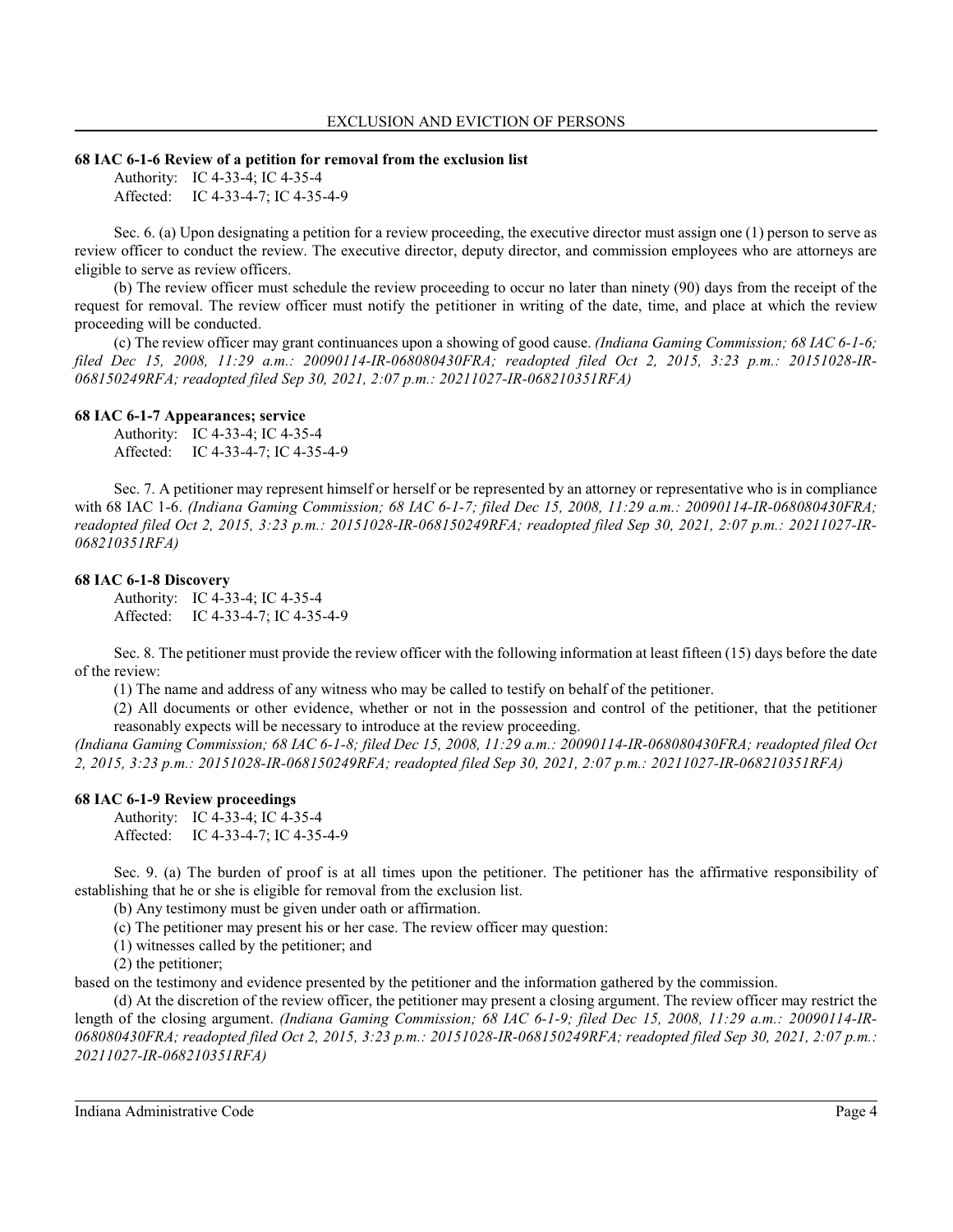# **68 IAC 6-1-10 Evidence**

Authority: IC 4-33-4; IC 4-35-4 Affected: IC 4-33-4-7; IC 4-35-4-9

Sec. 10. (a) Any relevant evidence not in the record from any previous hearing or review proceeding may be admitted and is sufficient in itself to support a finding if it is the sort of evidence on which responsible persons are accustomed to rely in the conduct of serious affairs, regardless of the existence of any common law orstatutory rules of evidence that maymake improper the admission of such evidence over objection in a civil action.

(b) Hearsay may support a finding of the review officer if it:

(1) is the best evidence available; and

(2) has sufficient indicia of trustworthiness and reliability.

(c) The review officer may take official notice of any generally accepted information or technical or scientific matter within the field of gaming and any other fact that may be judicially noticed by the courts of Indiana. The petitioner must be:

(1) informed of any information, matters, or facts so noticed; and

(2) given reasonable opportunity to refute such evidence.

*(Indiana Gaming Commission; 68 IAC 6-1-10; filed Dec 15, 2008, 11:29 a.m.: 20090114-IR-068080430FRA; errata filed Jan 27, 2009, 1:42 p.m.: 20090211-IR-068080430ACA; readopted filed Oct 2, 2015, 3:23 p.m.: 20151028-IR-068150249RFA; readopted filed Sep 30, 2021, 2:07 p.m.: 20211027-IR-068210351RFA)*

# **68 IAC 6-1-11 Evidence justifying removal**

Authority: IC 4-33-4; IC 4-35-4

Affected: IC 4-33-4-7; IC 4-35-4-9

Sec. 11. (a) The commission may grant a petition for removal from the exclusion list if the petitioner demonstrates by clear and convincing evidence that the petitioner's admission to Indiana casinos would likely not:

(1) threaten the honesty and integrity of gambling operations; or

(2) interfere with the orderly conduct of gambling operations.

(b) In determining whether an individual has fulfilled subsection (a), the review officer and the commission may consider any or all of the following factors:

(1) The nature and seriousness of the offense, violation, or conduct.

(2) The circumstances under which the offense, violation, or conduct occurred.

(3) The date of the offense, violation, or conduct.

(4) The age of the petitioner when he or she committed the offense, violation, or conduct.

(5) Whether the offense, violation, or conduct was an isolated or a repeated incident.

(6) A social condition that may have contributed to the offense, violation, or conduct.

(7) The complete criminal record of the petitioner.

(8) Whether the petitioner's name is included on a valid and current exclusion list fromanother jurisdiction in the United States.

(9) Other evidence that the petitioner is not a threat, including, but not limited to:

(A) good conduct in prison or the community;

(B) counseling or psychiatric treatment received; or

(C) the recommendation of a person who has or has had the individual under the person's supervision.

(c) If the petitioner has not fulfilled subsection (a), the review officer must recommend denial of the individual's petition for removal. *(Indiana Gaming Commission; 68 IAC 6-1-11; filed Dec 15, 2008, 11:29 a.m.: 20090114-IR-068080430FRA; readopted filed Oct 2, 2015, 3:23 p.m.: 20151028-IR-068150249RFA; readopted filed Sep 30, 2021, 2:07 p.m.: 20211027-IR-068210351RFA)*

# **68 IAC 6-1-12 Transmittal of record and recommendation to the commission**

Authority: IC 4-33-4; IC 4-35-4

Affected: IC 4-33-4-7; IC 4-35-4-9

Sec. 12. (a) The record of the review proceeding must consist of the following, if applicable: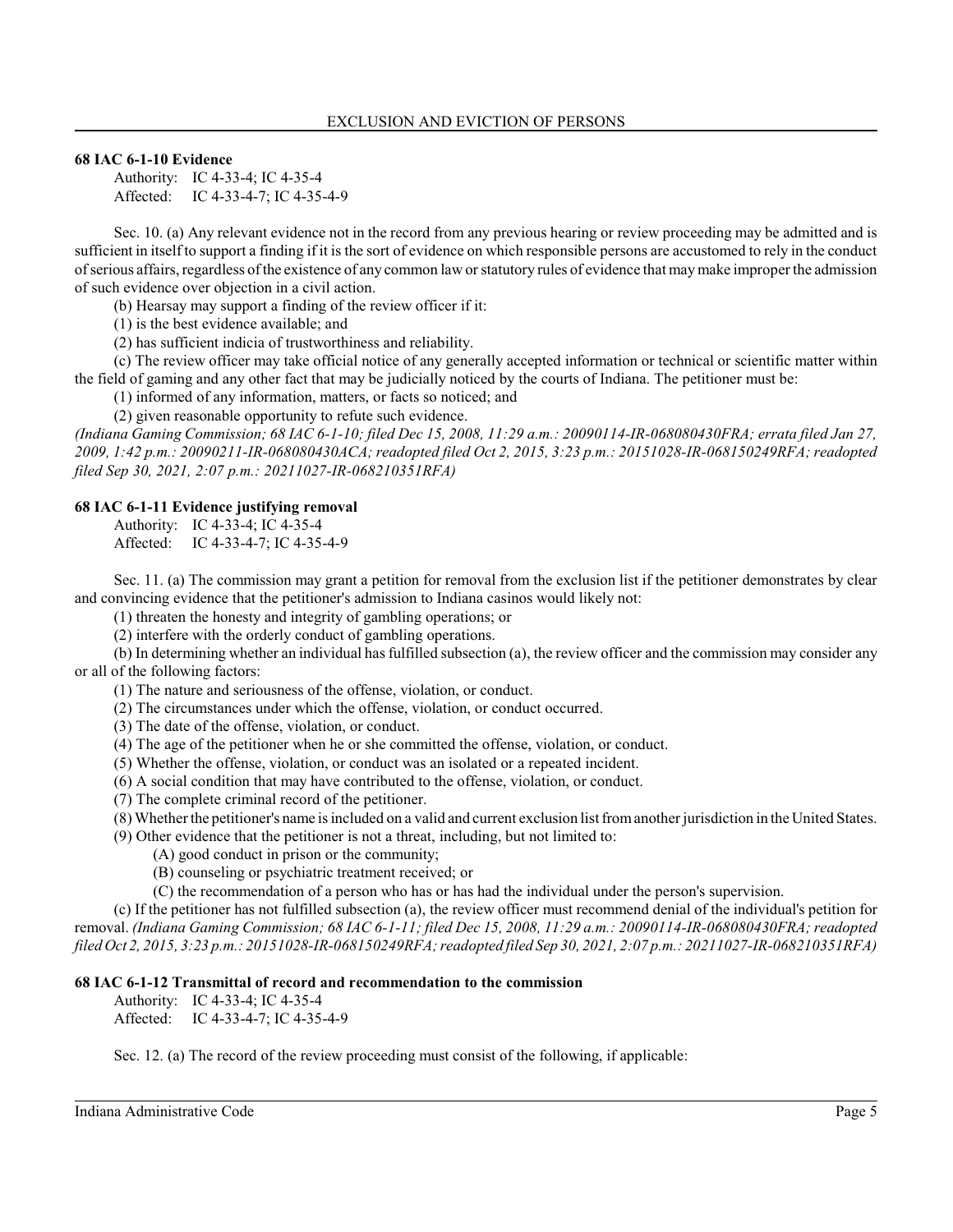(1) The order or orders constituting placement on the exclusion list.

(2) The petition for removal.

(3) Information, including the record of evidence and testimony, used by the commission, executive director, or executive director's designee in making the original determination to exclude petitioner.

(4) Evidence admitted by the review officer during the review proceeding.

(5) A statement of matters officially noticed.

(6) The written recommendations and findings of fact made by the review officer.

(7) An original transcription or audio recording of the oral proceedings.

(8) The record from any previous petition for removal from the exclusion list or related proceeding.

(b) Oral proceedings must be recorded, at the direction of the review officer, stenographically or by such other means as to adequately ensure the preservation of such testimony or oral proceedings, and may be transcribed at the request of the petitioner or the commission. The requesting party must pay for the transcript at the prevailing rate. The original transcript, if prepared, must be filed with the commission. A party that did not order the original transcript may obtain a copy of the transcript after paying the cost of copying.

(c) At the conclusion of the review, the review officer must issue written findings of fact and recommendations to the commission. Findings of fact may be based on any evidence in the record.

(d) The commission must issue its order in one (1) of the following manners:

(1) The commission may issue an order by adopting or rejecting the written findings of fact and recommendations of the review officer without further review.

(2) The commission may:

- (A) review the record of the petition for removal;
- (B) render a written order following that review; and

(C) adopt the findings of fact and recommendations of the review officer as the final commission order after the review.

(3) The commission may:

- (A) review the petition for removal from the exclusion list de novo; and
- (B) render a written order following that review.
- (e) A copy of the final commission order must be served on petitioner by personal delivery or certified mail.
- (f) The final commission order is effective upon:
- (1) personal delivery to the petitioner; or
- (2) posting of certified mail.

*(Indiana Gaming Commission; 68 IAC 6-1-12; filed Dec 15, 2008, 11:29 a.m.: 20090114-IR-068080430FRA; readopted filed Oct 2, 2015, 3:23 p.m.: 20151028-IR-068150249RFA; readopted filed Sep 30, 2021, 2:07 p.m.: 20211027-IR-068210351RFA)*

# **68 IAC 6-1-13 Penalties**

Authority: IC 4-33-4; IC 4-35-4 Affected: IC 4-33-4-7; IC 4-35-4-9

Sec. 13. (a) If the review officer finds that the petitioner has acted in bad faith, for the purpose of delay, or has otherwise abused the review proceeding process, the review officer may recommend denial of the petition on grounds of the abuse alone.

(b) If a petitioner fails to testify on his or her own behalf with respect to any question propounded to him or her, the review officer may infer therefrom that such testimony or answer would have been adverse to the petitioner.

(c) If the petitioner fails to answer a subpoena or refuses to testify fully at the request of the commission, such failure may be deemed independent grounds to recommend denial of the petition. The review officer may also infer therefrom that such testimony would have been adverse to the petitioner.

(d) The unexcused failure of the petitioner to appear at a review constitutes an admission of all matters and facts contained in the notice of placement on the exclusion list. In such case, the review officer may recommend action based upon such admission or upon any other evidence, including affidavits, without any further notice to the petitioner. *(Indiana Gaming Commission; 68 IAC 6-1-13; filed Dec 15, 2008, 11:29 a.m.: 20090114-IR-068080430FRA; readopted filed Oct 2, 2015, 3:23 p.m.: 20151028-IR-068150249RFA; readopted filed Sep 30, 2021, 2:07 p.m.: 20211027-IR-068210351RFA)*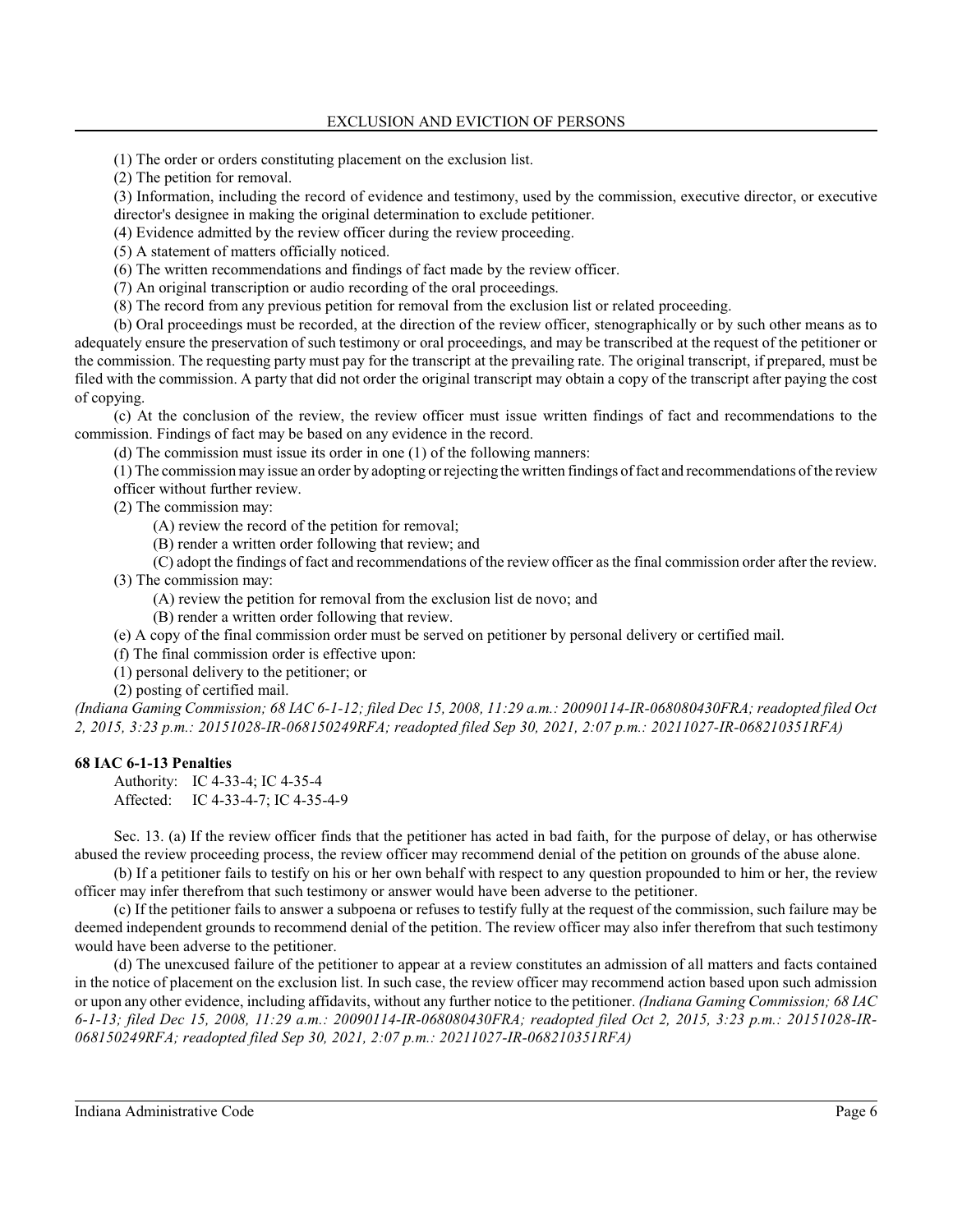# **Rule 2. Eviction List**

#### **68 IAC 6-2-1 General provisions**

Authority: IC 4-33-4; IC 4-35-4 Affected: IC 4-33; IC 4-35

Sec. 1. (a) A casino licensee shall do the following:

(1) Maintain a list of evicted persons. The list shall be comprised of persons who have been barred from a casino gaming operation for reasons deemed necessary by the casino licensee.

(2) Submit internal control procedures for both the eviction and the readmission of evicted persons to the executive director. (3) Have in place criteria for evicting persons and placing persons on its eviction list. At a minimum, the reasons for eviction shall include the following:

(A) Cheating at a gambling game.

(B) Theft.

(C) Disorderly conduct.

(D) Conduct that would lead the casino licensee to conclude that the person is a threat to the safety of other patrons, the licensee's employees, or employees and agents of the commission.

(E) A person requests that his or her own name be placed on the casino licensee's eviction list.

(F) Any other lawful reason.

(b) Persons shall be placed on the eviction list for a time period determined by the casino licensee. The time period for the eviction may be for any period of time. *(Indiana Gaming Commission; 68 IAC 6-2-1; filed Jul 10, 2000, 4:46 p.m.: 23 IR 3062; readopted filed Oct 15, 2001, 4:34 p.m.: 25 IR 898; readopted filed Sep 14, 2007, 1:40 p.m.: 20071003-IR-068070354RFA; filed Dec 6, 2012, 2:32 p.m.: 20130102-IR-068110786FRA; readopted filed Sep 19, 2018, 4:09 p.m.: 20181017-IR-068180283RFA)*

#### **68 IAC 6-2-2 Eviction form**

Authority: IC 4-33-4; IC 4-35-4 Affected: IC 4-33; IC 4-35

Sec. 2. (a) At the time of eviction, the casino licensee shall provide the evicted person with a two-part form that has been approved by the commission and shall advise the evicted person of, at a minimum, the following information:

(1) The reason for the eviction.

(2) The earliest date the person may apply for readmission.

(3) The criteria that must be satisfied for readmission.

(4) The procedure that must be followed in order to apply for readmission.

(b) The evicted person shall sign both parts of the form. The evicted person shall retain part 1 of the form. The casino licensee shall retain part 2 of the form. In the event that an evicted person refuses to sign the form, the:

(1) form shall be:

(A) read to the evicted person; and

(B) signed by a witness; and

(2) refusal shall be noted on both parts of the form.

(c) The casino licensee shall maintain part 2 of the form in a place that is immediately accessible to the staff and agents of the commission. The casino licensee shall retain the form for a period of not less than one (1) year after the person's eviction has expired. *(Indiana Gaming Commission; 68 IAC 6-2-2; filed Jul 10, 2000, 4:46 p.m.: 23 IR 3062; readopted filed Oct 15, 2001, 4:34 p.m.: 25 IR 898; readopted filed Sep 14, 2007, 1:40 p.m.: 20071003-IR-068070354RFA; filed Dec 6, 2012, 2:32 p.m.: 20130102-IR-068110786FRA; readopted filed Sep 19, 2018, 4:09 p.m.: 20181017-IR-068180283RFA)*

#### **68 IAC 6-2-3 Readmission to casino**

Authority: IC 4-33-4; IC 4-35-4 Affected: IC 4-33; IC 4-35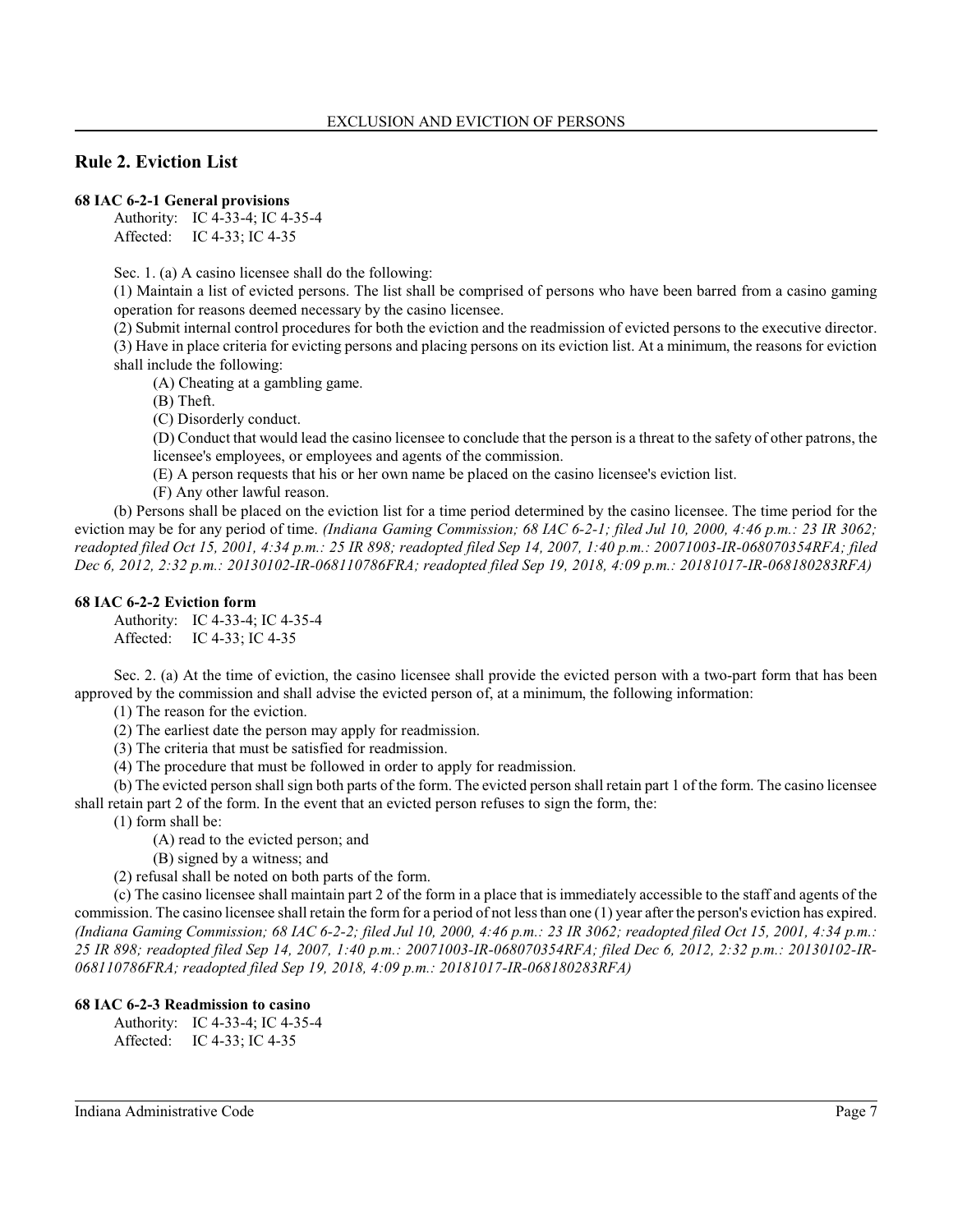Sec. 3. (a) An evicted person seeking readmission to a casino gaming operation mustsubmit a written request for readmission to the casino licensee.

(b) A casino licensee shall establish written policies, procedures, and criteria for the readmission of an evicted person. In establishing the policies, procedures, and criteria, the casino licensee shall take into account the following information:

(1) The reason for the eviction.

(2) The past history of the evicted person.

(3) Outstanding criminal charges arising from the events that led to the eviction.

(4) Any outstanding debt owed to the casino licensee by the evicted person.

(c) A casino licensee shall submit to the executive director its internal control procedures covering readmission approval for evicted persons. Readmission shall be approved, at minimum, by the following casino officials:

(1) The general manager.

(2) The security director.

(3) The financial director.

*(Indiana Gaming Commission; 68 IAC 6-2-3; filed Jul 10, 2000, 4:46 p.m.: 23 IR 3062; readopted filed Oct 15, 2001, 4:34 p.m.: 25 IR 898; readopted filed Sep 14, 2007, 1:40 p.m.: 20071003-IR-068070354RFA; filed Dec 6, 2012, 2:32 p.m.: 20130102-IR-068110786FRA; readopted filed Sep 19, 2018, 4:09 p.m.: 20181017-IR-068180283RFA)*

### **68 IAC 6-2-4 Eviction list**

Authority: IC 4-33-4; IC 4-35-4 Affected: IC 4-33; IC 4-35

Sec. 4. (a) A casino licensee's eviction list shall include the following information, to the extent known, for its evicted persons: (1) Name, including aliases.

(2) Date of birth.

(3) A physical description.

(4) The person's current address.

(5) A photograph, to be taken at the time of eviction.

(6) Reason for eviction.

(b) A casino licensee's eviction list shall list evicted persons in alphabetical order, by the last name of the evicted person.

(c) Copies of a casino licensee's eviction list shall be accessible to, at a minimum, the following casino departments:

- (1) Ticketing.
- (2) Reservations.
- (3) Security.
- (4) Surveillance.
- (5) Accounting.
- (6) Marketing.
- (7) Casino or table games operations.
- (8) Slot operations.

(d) A copy of the casino licensee's eviction list shall be provided to the enforcement agent assigned to the casino licensee. Additions and deletions to the eviction list must be reported immediately to the enforcement agent assigned to the casino licensee. *(Indiana Gaming Commission; 68 IAC 6-2-4; filed Jul 10, 2000, 4:46 p.m.: 23 IR 3063; readopted filed Oct 15, 2001, 4:34 p.m.: 25 IR 898; filed Dec 6, 2006, 2:52 p.m.: 20070103-IR-068060191FRA; readopted filed Sep 14, 2007, 1:40 p.m.: 20071003-IR-068070354RFA; filed Dec 6, 2012, 2:32 p.m.: 20130102-IR-068110786FRA; readopted filed Sep 19, 2018, 4:09 p.m.: 20181017-IR-068180283RFA)*

# **Rule 3. Voluntary Exclusion Program**

#### **68 IAC 6-3-1 General provisions**

Authority: IC 4-33-4; IC 4-35-4 Affected: IC 4-33; IC 4-35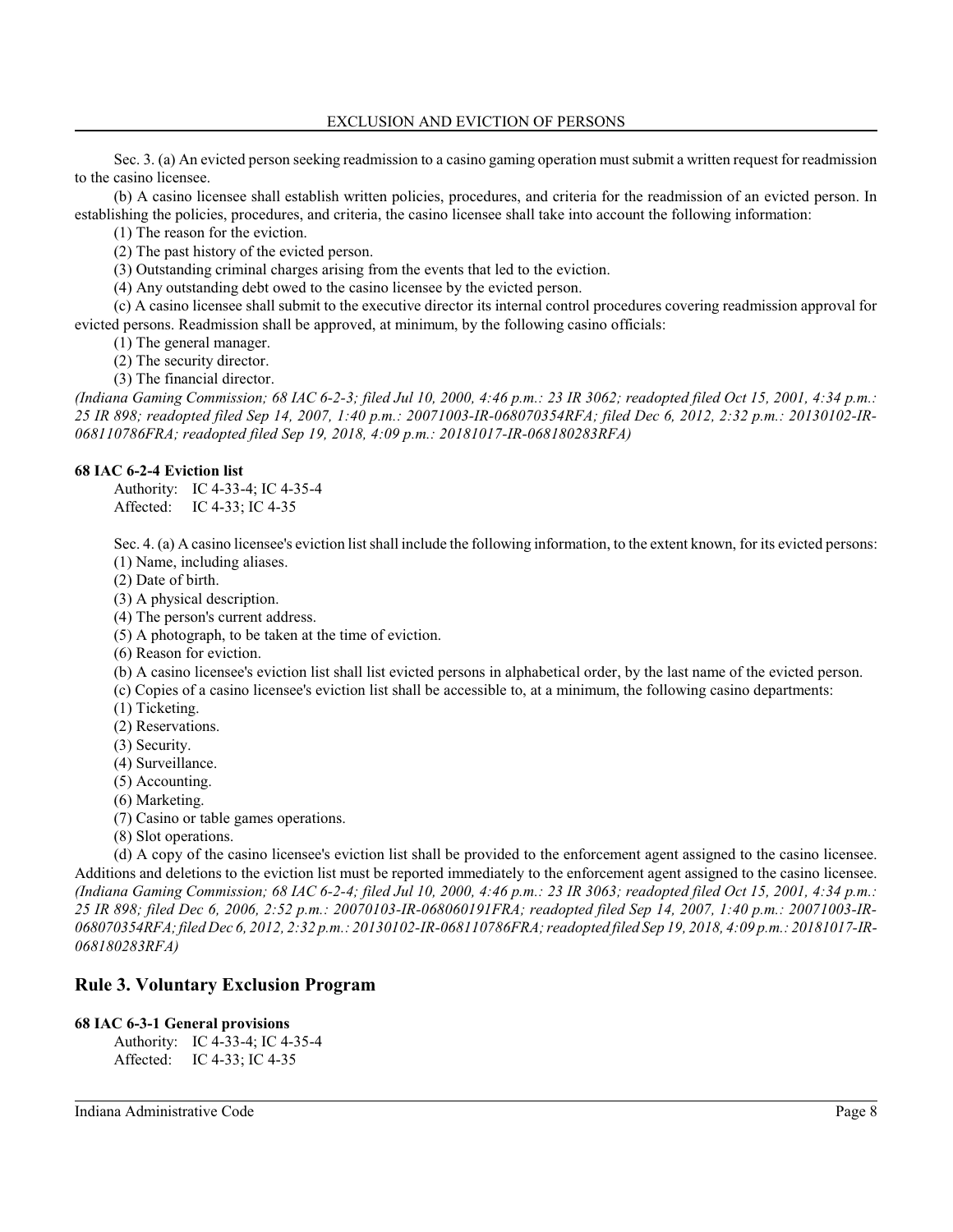Sec. 1. (a) This rule applies to:

(1) casino licensees;

(2) casino license applicants;

(3) casino owners; and

(4) persons in casinos where gambling operations are conducted.

(b) The following definitions apply throughout this rule:

(1) "Request for removal" means a request submitted by a voluntarily excluded person stating that the voluntarily excluded person wishes to be removed from the VEP.

(2) "Request for voluntary exclusion" means a request, on a form that the commission prescribes, completed by an individual to enroll in the VEP.

(3) "Voluntarily excluded person" means a person who has enrolled in the VEP.

(4) "Voluntary exclusion program" or "VEP" means the system outlined in this rule whereby persons commit to refrain from entering the gaming areas of all casinos.

(c) Nothing in thisrule shall prohibit a voluntarily excluded person from accessing the gaming area of a casino for the purpose of carrying out employment duties. A voluntarily excluded person who is hired by a casino must notify the commission office in Indianapolis prior to starting the job. The voluntarily excluded person must provide the following information:

(1) Name.

(2) Date of birth.

(3) Name of the casino that will employ the voluntarily excluded person.

(d) Nothing in this rule shall prohibit a casino licensee from following the procedures outlined in 68 IAC 6-2 to evict a voluntarily excluded person. *(Indiana Gaming Commission; 68 IAC 6-3-1; filed Mar 22, 2004, 3:30 p.m.: 27 IR 2440; readopted filed Sep 14, 2007, 1:40 p.m.: 20071003-IR-068070354RFA; filed Apr 3, 2012, 4:10 p.m.: 20120502-IR-068110780FRA; readopted filed Sep 19, 2018, 4:09 p.m.: 20181017-IR-068180283RFA)*

# **68 IAC 6-3-2 Request for voluntary exclusion**

Authority: IC 4-33-4; IC 4-35-4 Affected: IC 4-33; IC 4-35

Sec. 2. (a) Except as provided in section  $1(c)$  of this rule, a voluntarily excluded person agrees to refrain from entering the gaming area of all casinos.

(b) Any person requesting voluntary exclusion may make a request for voluntary exclusion by following the procedures set forth in thissection. The request for voluntary exclusion may be made only by the person requesting voluntary exclusion and not by any other person. A person requesting voluntary exclusion must not be under the influence of alcoholic beverages, controlled substances, or prescription drugs at the time he or she makes a request for voluntary exclusion.

(c) Any person requesting voluntary exclusion must submit a completed request for voluntary exclusion as outlined in subsection (d). The person requesting voluntary exclusion must appear in person at a commission office or another location designated by the executive director to complete the request for voluntary exclusion. Commission offices are located on the property of each casino in addition to an office located in Indianapolis.

(d) A request for voluntary exclusion must be on a form prescribed by the commission.

(e) The personal information of a voluntarily excluded person is confidential. A voluntarily excluded person must agree that in order to enforce the VEP, casinos must have access to the individual's personal information. A voluntarily excluded person shall authorize the commission staff to provide any identifying information contained in the person's request for exclusion to the casinos to be able to enforce the exclusion.

(f) A voluntarily excluded person shall have the following ongoing obligations:

(1) Refrain from entering the gaming area of casinos until the commission has approved a request for removal.

(2) Each time the personal information of a voluntarily excluded person changes, he or she must provide the commission with the updated information.

(3) Notify the commission if direct mailing items from a casino are received addressed to a voluntarily excluded person at his or her residence.

(g) A voluntarily excluded person who enters the gaming area of a casino agrees to forfeit any jackpot or thing of value won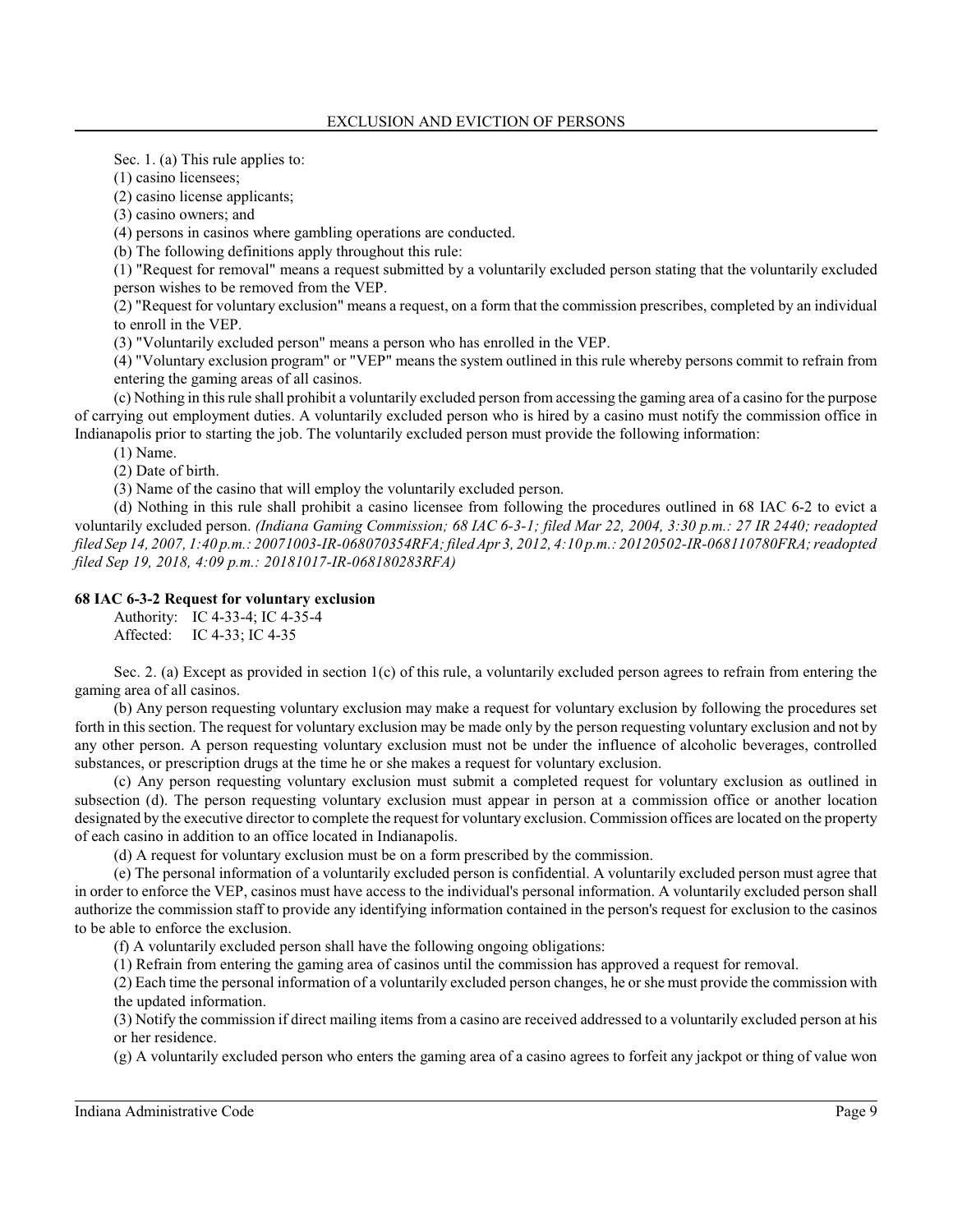as a result of a wager made at a casino. The forfeited jackpots or items will be withheld by the casino licensee and remitted to the commission. The commission shall collect the items and funds. Voluntarily excluded persons may appeal a forfeiture under thisrule by following the procedures outlined in 68 IAC 7.

(h) Voluntarily excluded persons agree to forfeit all points or complimentaries earned on or before the request for voluntary exclusion. Points or complimentaries refer to credits earned by a person under the terms of a casino licensee's marketing program as approved by the commission and shall include, but not be limited to:

(1) food coupons;

(2) coupons or vouchers for chips;

(3) hotel complimentaries; or

(4) other similar noncash benefit owing to the individual.

However, if at the time an individual makes a request for voluntary exclusion he orshe is owed a cash amount from a casino licensee, the individual shall have the right to receive that amount from the casino licensee after enrollment in the VEP. To the extent that complimentaries or points described above may be redeemed for cash under the casino licensee's marketing program, the individual shall be entitled to receive that amount.

(i) Nothing in thisrule shall prohibit a casino licensee fromalerting local law enforcement authorities of a voluntarily excluded person's presence in a casino to effect an arrest for trespassing. *(Indiana Gaming Commission; 68 IAC 6-3-2; filed Mar 22, 2004, 3:30 p.m.: 27 IR 2440; errata filed Jul 9, 2004, 2:21 p.m.: 27 IR 3580; filed Dec 6, 2006, 2:52 p.m.: 20070103-IR-068060191FRA; readopted filed Sep 14, 2007, 1:40 p.m.: 20071003-IR-068070354RFA; filed Apr 3, 2012, 4:10 p.m.: 20120502-IR-068110780FRA; filed Nov 13, 2015, 2:37 p.m.: 20151209-IR-068150113FRA; readopted filed Sep 19, 2018, 4:09 p.m.: 20181017-IR-068180283RFA)*

### **68 IAC 6-3-3 Voluntary exclusion program or VEP**

Authority: IC 4-33-4; IC 4-35-4 Affected: IC 4-33; IC 4-35

Sec. 3. (a) The executive director or his or her designee shall administer the VEP, which shall contain the names and personal information of all voluntarily excluded persons. Voluntarily excluded persons shall be excluded from gaming areas at casinos. The executive director or his or her designee shall notify each casino licensee of each addition to the VEP or removal from the VEP in a timely manner.

(b) The VEP is confidential, and the names of voluntarily excluded persons may be disseminated only to a casino licensee for purposes of enforcement or to another entity designated by statute. *(Indiana Gaming Commission; 68 IAC 6-3-3; filed Mar 22, 2004, 3:30 p.m.: 27 IR 2442; errata filed Jul 9, 2004, 2:21 p.m.: 27 IR 3580; readopted filed Sep 14, 2007, 1:40 p.m.: 20071003-IR-068070354RFA; filed Apr 3, 2012, 4:10 p.m.: 20120502-IR-068110780FRA; readopted filed Sep 19, 2018, 4:09 p.m.: 20181017-IR-068180283RFA)*

# **68 IAC 6-3-4 Rights and duties of casino licensees**

Authority: IC 4-33-4; IC 4-35-4 Affected: IC 4-33; IC 4-35

Sec. 4. (a) Each casino licensee and casino license applicant shall establish internal control procedures for compliance with this rule, which shall be submitted and approved under 68 IAC 11.

(b) The internal controls must, at a minimum, address the following:

(1) Provide a plan for distributing the names and personal information of voluntarily excluded persons to appropriate personnel of the casino. The plan must allow, to a reasonable extent, appropriate employees of a casino licensee to identify a voluntarily excluded person when that person is present in a casino. Thisinformation shall not be released to casinos in other jurisdictions. However, nothing in this rule shall prohibit a casino licensee from effectuating the eviction of a voluntarily excluded person from other properties within their corporate structure so that the person will be denied gaming privileges at casinos under the same parent company in other jurisdictions.

(2) Provide a process whereby gaming agents and security and surveillance are notified immediately when a voluntarily excluded person is detected in the gaming area of a casino.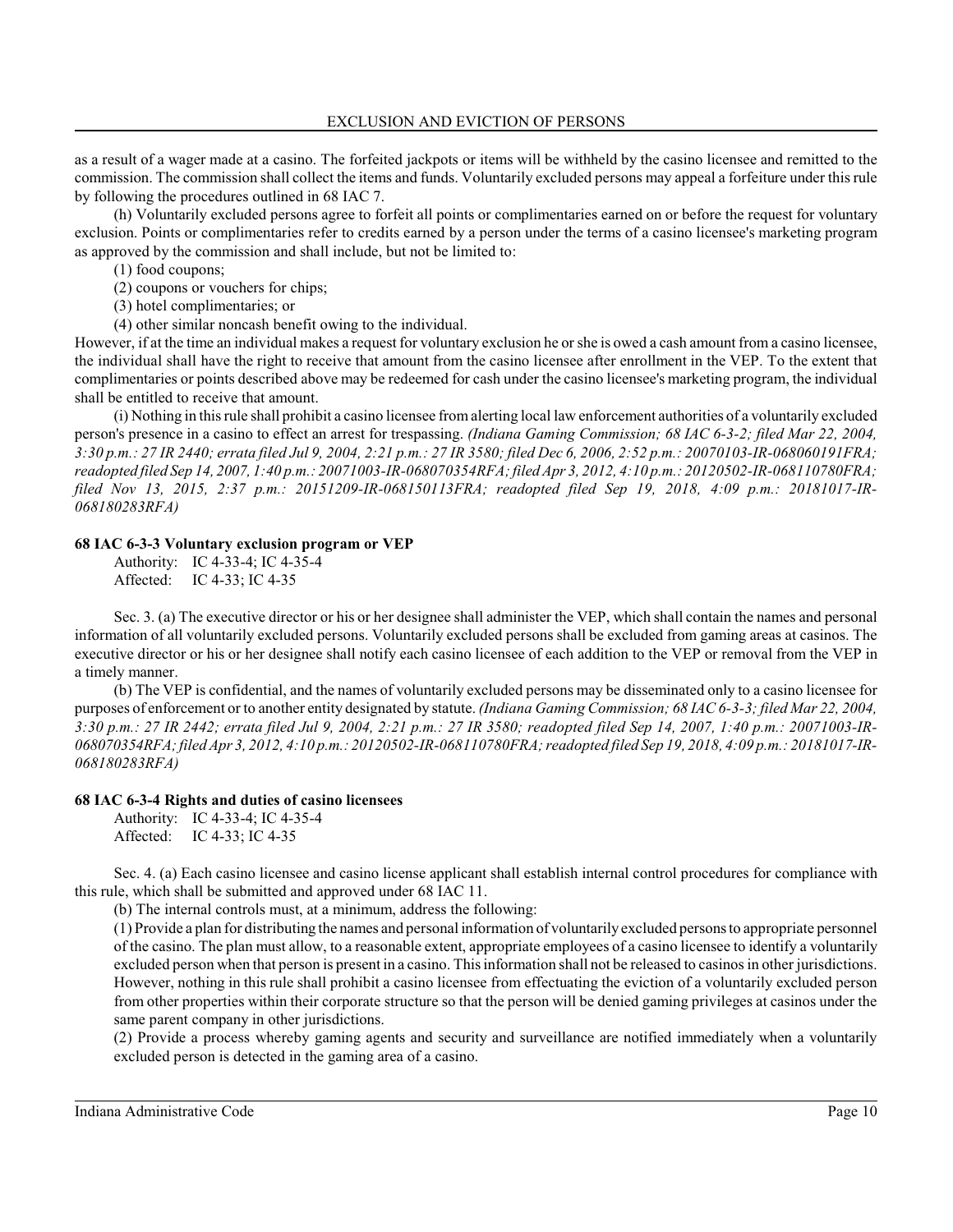(3) Refuse wagers from and deny gaming privileges to any voluntarily excluded person.

(4) Make all reasonable attempts to ensure that voluntarily excluded persons do not receive direct marketing. A casino licensee will satisfy this requirement if the casino licensee removes the voluntarily excluded person's name from the list of patrons to whom direct marketing materials are sent, and the voluntarily excluded person does not receive direct marketing materials more than forty-five  $(45)$  days after the casino licensee receives notice, under section  $3(a)$  of this rule, that the voluntarily excluded person has entered the VEP.

(5) Ensure that voluntarily excluded persons do not receive check cashing privileges or extensions of credit, whether directly through the casino licensee or operating agent, or through a supplier contracting with a casino licensee on property hired for the purpose of check cashing or extension of credit, or both.

(c) Nothing in this rule shall prohibit a casino licensee from seeking payment of a debt from a voluntarily excluded person if the debt was accrued by a person before he or she entered the VEP.

(d) A casino licensee shall post signs at the turnstiles marking the entrance to the gaming area that shall inform and educate patrons about the VEP. The text that the casino licensee proposes to have on the signs must be submitted to the commission staff for approval before posting.

(e) A casino licensee shall be subject to disciplinary action under 68 IAC 13 for failure to comply with the requirements of this section and the internal control procedures outlined under this section, including, but not limited to, the following:

(1) Release of confidential information for a purpose other than enforcement.

(2) Knowingly refusing to withhold direct marketing, check cashing, and credit privileges.

(3) Failure to follow internal control procedures adopted under this rule.

*(Indiana Gaming Commission; 68 IAC 6-3-4; filed Mar 22, 2004, 3:30 p.m.: 27 IR 2442; filed Dec 6, 2006, 2:52 p.m.: 20070103-IR-068060191FRA; readopted filed Sep 14, 2007, 1:40 p.m.: 20071003-IR-068070354RFA; filed Apr 3, 2012, 4:10 p.m.: 20120502-IR-068110780FRA; readopted filed Sep 19, 2018, 4:09 p.m.: 20181017-IR-068180283RFA)*

### **68 IAC 6-3-5 Removal**

Authority: IC 4-33-4; IC 4-35-4 Affected: IC 4-33; IC 4-35

Sec. 5. (a) This section does not apply to voluntarily excluded persons who elect lifetime exclusion.

(b) A voluntarily excluded person may, upon the expiration of the selected term of voluntary exclusion, request removal from the VEP. A voluntarily excluded person making a request for removal shall do so by submitting, in writing, on a form provided by the commission, the intent to be removed from the VEP.

(c) A request for removal shall contain the following information:

(1) Name, including aliases or nicknames.

(2) Date of birth.

(3) Address of current residence.

(4) Telephone number of current residence.

(5) The signature of the person requesting removal from the VEP.

(6) The signature of the gaming agent or other individual authorized by the executive director to accept a request for removal, verifying that the individual requesting removal is the voluntarily excluded person.

(d) Upon receipt of a request for removal, the commission shall effectuate the removal of the name of the individual requesting removal from the VEP. The commission shall act upon a request for removal within a reasonable time period of receipt of the request for removal.

(e) The commission shall notify each casino licensee each time an individual is removed from the VEP. Once the individual has been removed from the VEP, nothing in this rule shall prohibit a casino licensee from:

(1) marketing directly to that individual;

(2) cashing checks of such a person; or

(3) extending credit to the individual.

*(Indiana Gaming Commission; 68 IAC 6-3-5; filed Mar 22, 2004, 3:30 p.m.: 27 IR 2443; filed Dec 6, 2006, 2:52 p.m.: 20070103-IR-068060191FRA; readopted filed Sep 14, 2007, 1:40 p.m.: 20071003-IR-068070354RFA; filed Apr 3,2012, 4:10 p.m.: 20120502-IR-068110780FRA; readopted filed Sep 19, 2018, 4:09 p.m.: 20181017-IR-068180283RFA)*